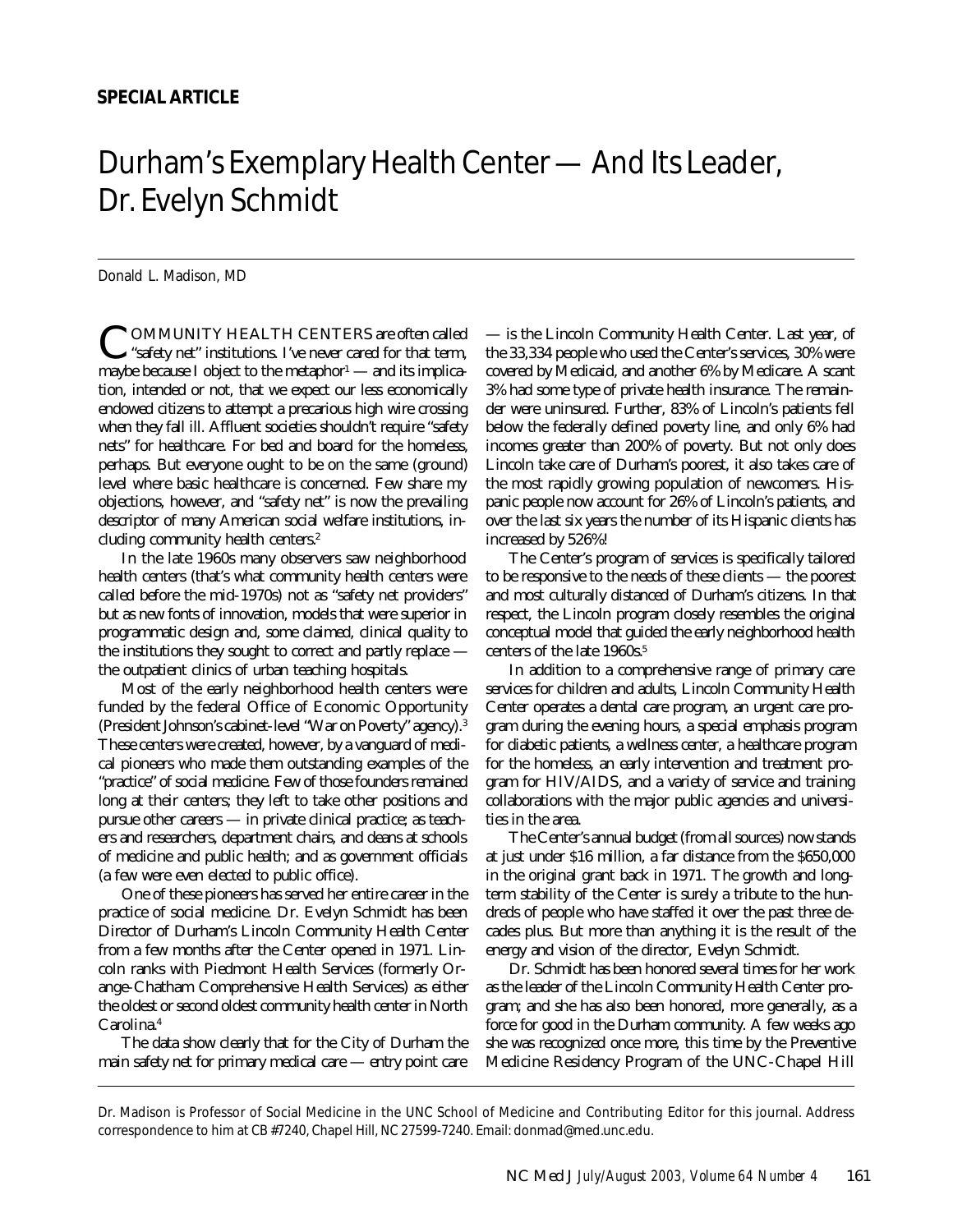

The Gouverneur Ambulatory Care Program still occupies the sixstory building just to the west of the FDR Drive along the East River. A much older Gouverneur Hospital building stands just beyond the ambulatory care building.

School of Medicine, which gave her the John Atkinson Ferrell Prize in Preventive Medicine.

She then delivered the Atkinson Lecture to an audience of preventive medicine residents, faculty, and members of the North Carolina Academy of Preventive Medicine.

What follows is taken mostly from my introduction of Dr. Schmidt as the Atkinson Lecturer. It is informal and partly autobiographical, since I knew her before she arrived in Durham, which is why they asked me to introduce her.

Evy Schmidt works in the field of social medicine my field. But she is not an academic, not a researcher, not a policy wonk. And only occasionally is she seen as a talking head on TV. Instead, Evy is one of those people who *practice* social medicine. She has been practicing it longer than I've known her.

We first became acquainted in New York City in 1966. I was just out of internship and a junior officer in the US Public Health Service, a "two-year wonder" (although I ultimately stayed longer than two years). My superiors in Washington had assigned me to work with Cecil Sheps, who was then General Director of New York's Beth Israel Medical Center. They told me he would train me in medical care administration. I was pleased, since working at Beth Israel had been my idea.

Cecil started me on several projects at once. One was with Saul Blattman, the Chief of Pediatrics. Saul was planning to write a grant proposal for what was then called a "Comprehensive Children and Youth" program. The money would come from the old Children's Bureau. Beth Israel was proposing to serve a specific catchment area just south of the hospital.

Evy was then chief of Pediatrics at the Gouverneur Ambulatory Care Center, which was housed at the old Gouverneur Hospital. Gouverneur had an illustrious history. A city hospital, it had served as the major medical care institution for the immigrants who populated New York's Lower East Side near the turn of the 20<sup>th</sup> century. More recently, it had become a part of Beth Israel under New York City's affiliation strategy, whereby every one of the city hospitals was supposed to become affiliated with one of the major voluntary hospitals. The reason for that arrangement was to make sure that the city hospitals would have quality medical staffing.

But the affiliation between Gouverneur and Beth Israel was different from the others: it was only for ambulatory care, not inpatient care — at least not until a new Gouverneur Hospital could be built.

The Gouverneur Ambulatory Care Center was a huge, comprehensive health program for the poor. Its service population consisted of the entire Lower East Side, plus Chinatown, Little Italy, and the East Village — essentially everything north of the Brooklyn Bridge and Canal Street, south of 14th Street, and east of Broadway. A person could walk completely around the area in a few hours. But while it was geographically compact, it was also densely populated. In 1910, more than a half million people lived there. By the mid-1960s perhaps 200,000 remained. That's still a lot to count — and care for.

The Gouverneur program received the first neighborhood health center grant from the federal Office of Economic Opportunity. That made it the pioneer health program of President Johnson's War on Poverty.<sup>6</sup> (The first eight grants, all awarded in 1966 and early 1967, went to establish new neighborhood health centers in South Boston, the Mississippi Delta, East Denver, South Central Los Angeles, two on Chicago's West Side, one in the South Bronx, and Gouverneur on the Lower East Side of Manhattan.)<sup>7</sup>

The first thing Saul Blattman wanted me to do was talk to Evy. So I went down to Gouverneur where she was, and she showed me through the facility. What a place! I've never seen anything like it, before or since.

I remember only one thing distinctly from that first visit: the signs. Every department had large signs — plural — not one sign but at least four, stacked on top of one another: There would be a sign in Spanish, then one in Chinese, then one in English (reading, for example, "PEDIATRICS" or "PHARMACY") and then one in Hebrew. I assume they all said the same thing.

The place bustled with activity. That's the impression I came away with — bustle, lots of people, everyone in a hurry. New York often leaves that impression anyway; you can sense it almost any place in Manhattan.

In retrospect, I'm afraid I can't say how many people I saw walking the corridors at Gouverneur; nor can I really say how fast they were walking. In fact, I rather think that my impression of bustling activity came mostly from my guide.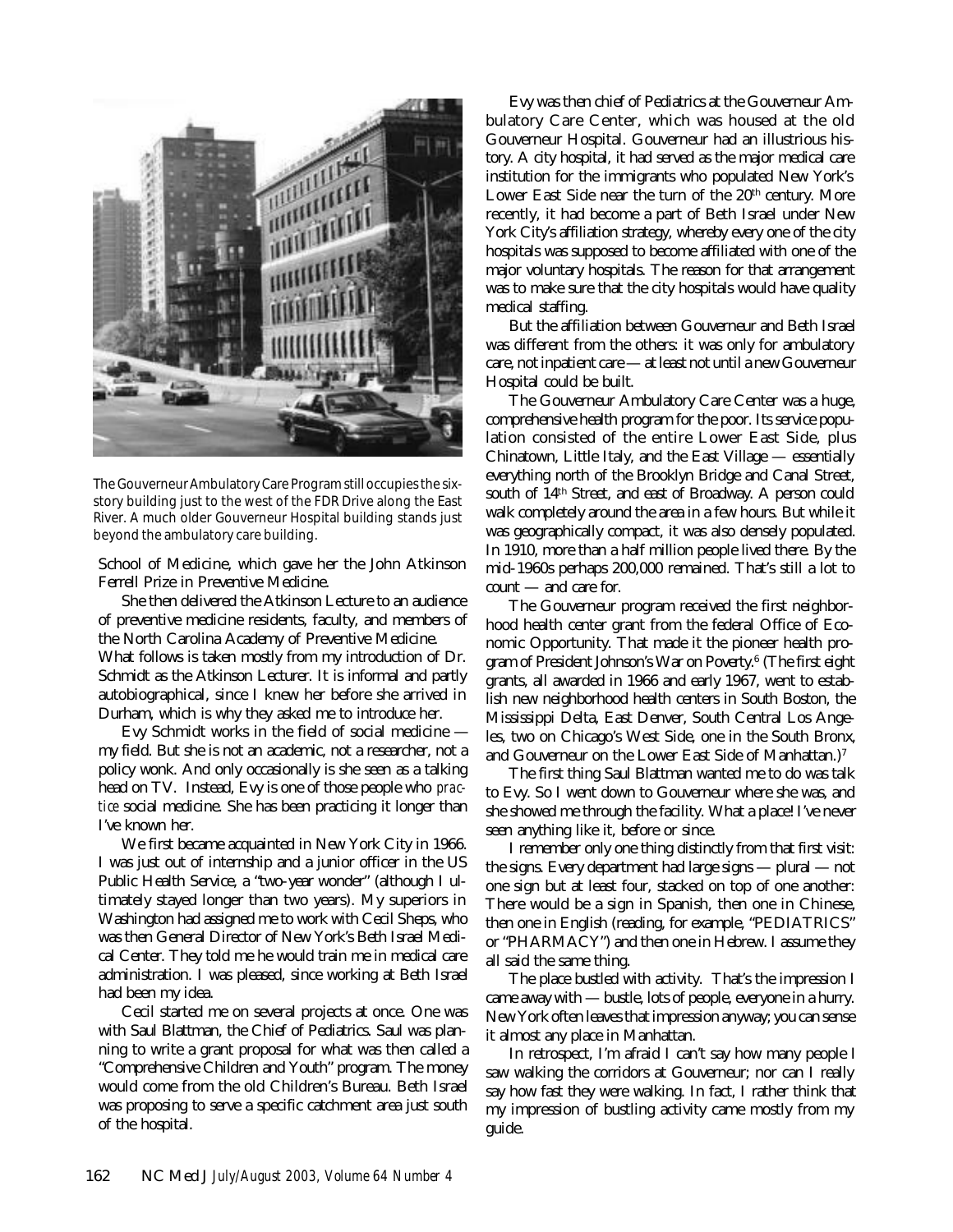Evy explained things as we walked. She talked, and talked. Faster and faster. Every time I was just about to ask a question — and I had plenty of questions — she had answered it before I could ask. By the time we were through, I knew a great deal about the Gouverneur program.

Dr. Schmidt went on to be the *de facto* director of the Comprehensive Children and Youth Program on which I first learned to design service programs and write proposals for grants to support them. The Beth Israel program was named "I SPY," an acronym for a longer, officious title that one can deduce started with "infant" and ended with "youth," <sup>8</sup> but which was composed to evoke the TV series, "I Spy," starring Bill Cosby and Robert Culp. That show was the first drama series on American television to cast a black man in a leading role. And one reason for appropriating the name for the Children and Youth program must have been because "I SPY" served a multi-racial neighborhood. I think we wrote Evy into the grant as Associate Director of "I SPY." Saul Blattman would have been the nominal director. After a while he left Beth Israel to become the chair of pediatrics at Dartmouth.

By then I had long since moved on, having first regressed from writing grants in New York to handing out grants from Washington, and then moving to North Carolina, where I was again writing grants. One of them was for a new neighborhood health center in Durham to be sponsored by Lincoln Hospital. The Hospital was scheduled to close, its inpatient functions to be taken over by a new Durham County Hospital.

My involvement with Lincoln came (just as my involvement with I SPY had come) via Cecil Sheps.

Cecil and Charles Watts had become friends back in 1947, when Cecil was a newcomer to the faculty at Chapel Hill and Charles was beginning practice as a surgeon in Durham. Mindel Sheps (Cecil's wife, who would later become a world-class biostatistician and demographer) had worked as a physician in the student health service at North Carolina College (now North Carolina Central University) where Charles Watts was the physician in charge. Also, both Doctors Sheps had been active members in the Durham chapter of the NAACP. In 1969 the Shepses returned to Chapel Hill, where Cecil was the founding director of the UNC Health Services Research Center (now the Sheps Center for Health Services Research). His return followed a distinguished career as a hospital administrator and university professor in Boston, Pittsburgh, and New York.<sup>9</sup>

Charles Watts by this time was an established surgeon and a senior leader both in Durham's medical community and in civic affairs. He approached Cecil (or it may have been the other way around) about the question of the closing of Lincoln Hospital. How would Durham's sizeable African American population, only a few years beyond Jim Crow laws and segregated facilities, be cared for when Lincoln closed?

Watts already had a scheme in mind. And he already knew the term "neighborhood health center." Since he was



Charles D. Watts, MD, as a young Durham surgeon

chairman of the board of Operation Breakthrough, Durham's local "War on Poverty" agency, he knew that the federal Office of Opportunity had been making sizeable grants to support health programs for the poor. With some help from the staff of the North Carolina Regional Medical Program (another now-extinct federal agency of President Johnson's Great Society) Lincoln had already submitted a grant proposal. But a successful OEO neighborhood health center proposal required a much greater conceptual understanding and more groundwork than that proposal demonstrated, and OEO turned it down.

Sheps suggested to his friend that a neighborhood health center could fulfill Lincoln Hospital's historical mission and even go beyond it — but, Sheps explained, neighborhood health centers were not simply outpatient clinics with a different name; they were *community* service programs that emphasized outreach and extensive *community* participation. These were notions that few hospitals paid any allegiance to and rarely if ever attempted to turn into programs. Because of his experience in community affairs Watts could understand Sheps' formulation, and he realized that it had not been represented by that initial grant proposal to OEO.<sup>10</sup> Sheps assigned me, as the junior academic in his health services research center — and someone who knew far more about the organization of neighborhood health centers than about social research methods — to instruct Dr. Watts further on the workings of health centers and to help prepare another proposal.

By this time there were perhaps 50 neighborhood health centers nationwide. There were centers in all of the states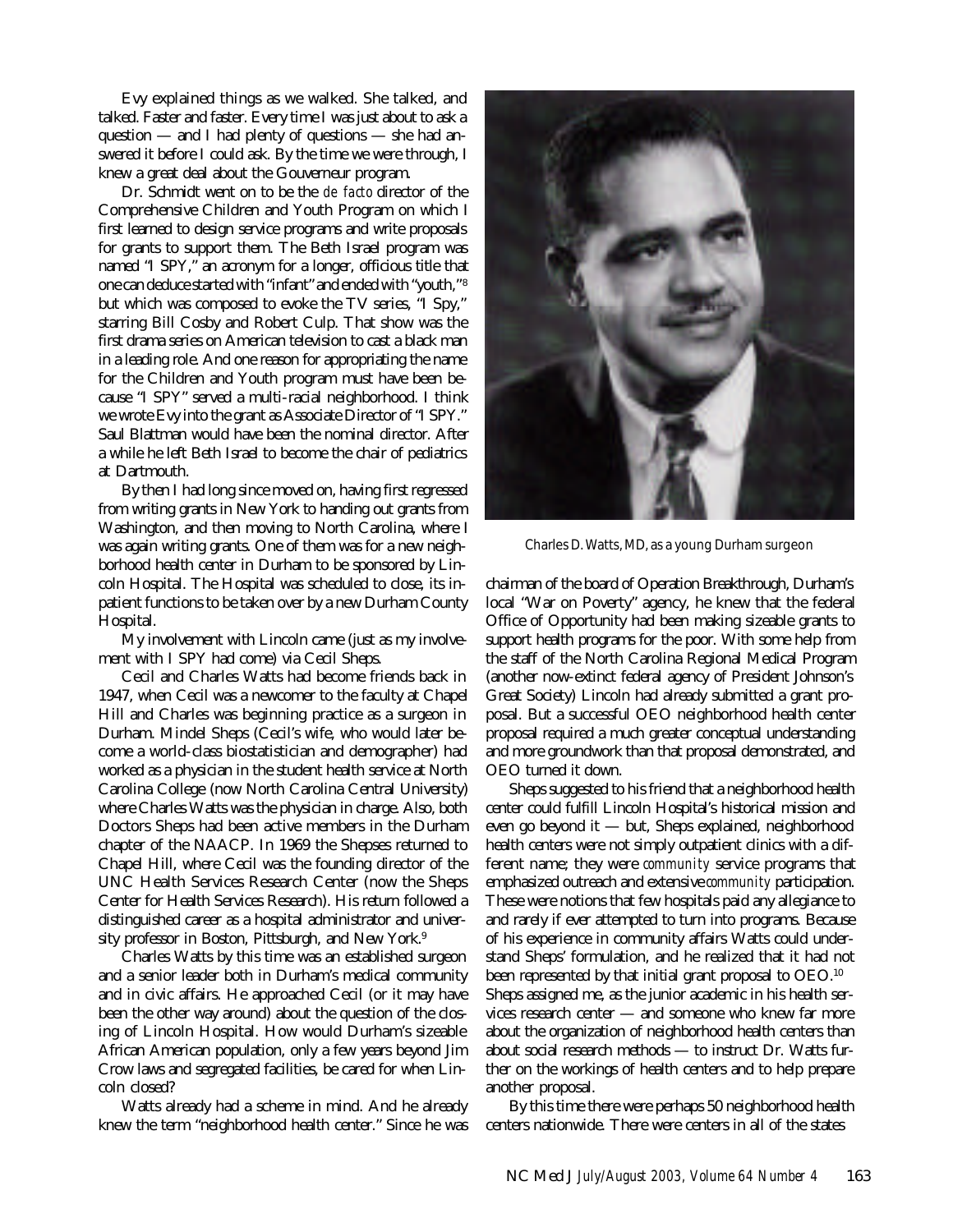

## Lincoln Hospital

surrounding and near North Carolina: Virginia, South Carolina, Georgia, Tennessee, Alabama, Kentucky, West Virginia; every Southern state in fact had a neighborhood health center except Oklahoma and North Carolina. Since there were no local models — and for a would-be leader seeing one is crucial — we went to somewhere I knew the directors (these centers were also among the best). Charles and I visited neighborhood health centers in New York and Atlanta, and he visited one on his own in Washington, DC.

We also met with the people who represented most of the health and medical care agencies in Durham. And as we talked our ideas through we wrote them down in a program design. Dr. Watts proved to be a quick study — no surprise. As we were writing the budget and putting the final package together to send off to the Regional Office of the Department of Health, Education and Welfare, he was already thinking like a neighborhood health center director, coming up with novel programmatic ideas — about how the primary care teams should function, what characteristics the center's main receptionist should have, how the outreach workers should be selected and trained, who should be on the board. Since he would be the acting director until we could find a permanent one, these sorts of ideas, but especially his mode of thinking, were welcome evidence to me that even a surgeon can learn to be a social medicine practitioner.<sup>11</sup>

The money arrived in late 1970, and Charles Watts and I began looking for a director for the center. We considered several candidates, but none of them seemed right — until Cecil Sheps suggested Evy Schmidt. Maybe he knew she might be available. I was enthusiastic, and so was Dr. Watts as soon as he met her.

But I doubted she would come. I just didn't think that a native New Yorker could really appreciate Durham and the South without having lived here a while. (She grew up in New Jersey, but I didn't know that then, and from a North Carolina vantage it amounts to the same thing.)

Then Cecil told me something I didn't know. Evy had already been in Durham: she was one of those New Jersey people who come South to attend Duke, in her case for both undergrad and medical school. I began to see then, through my Carolina Blue eyes, that Duke was good for something!

Cecil Sheps has been responsible for bringing a lot of outstanding people to Chapel Hill, and a few to Durham and Raleigh. Many of them have made extraor-

dinary contributions to healthcare in North Carolina. One of the most valuable of the entire lot is Evy Schmidt. She has been director of the Lincoln Community Health Center since 1971, which if you know anything at all about the history of neighborhood health centers, should tell you that she has weathered hurricanes and droughts and recessions and depressions and just about every other metaphorical and actual programmatic crisis one can imagine. Yet, to slightly alter the title of a Stephen Sondheim song, "She's still here."<sup>12</sup>

I want to quote from the script of a musical-historical revue that was performed a couple of decades ago in Cameron Indoor Stadium to celebrate Durham County's Centennial. This was a high-toned affair: It cost \$50 just to get in the door. All of the important people were there: former Governor Terry Sanford, then-Governor Jim Hunt, members of the Duke family. Even Wallace Wade was there!

Near the end of the show, in which eight actors sang an interpolated score and exchanged cabaret-style patter for 90 minutes, one of them announced, "Durham County has a lot to be proud of."



Evelyn Schmidt, MD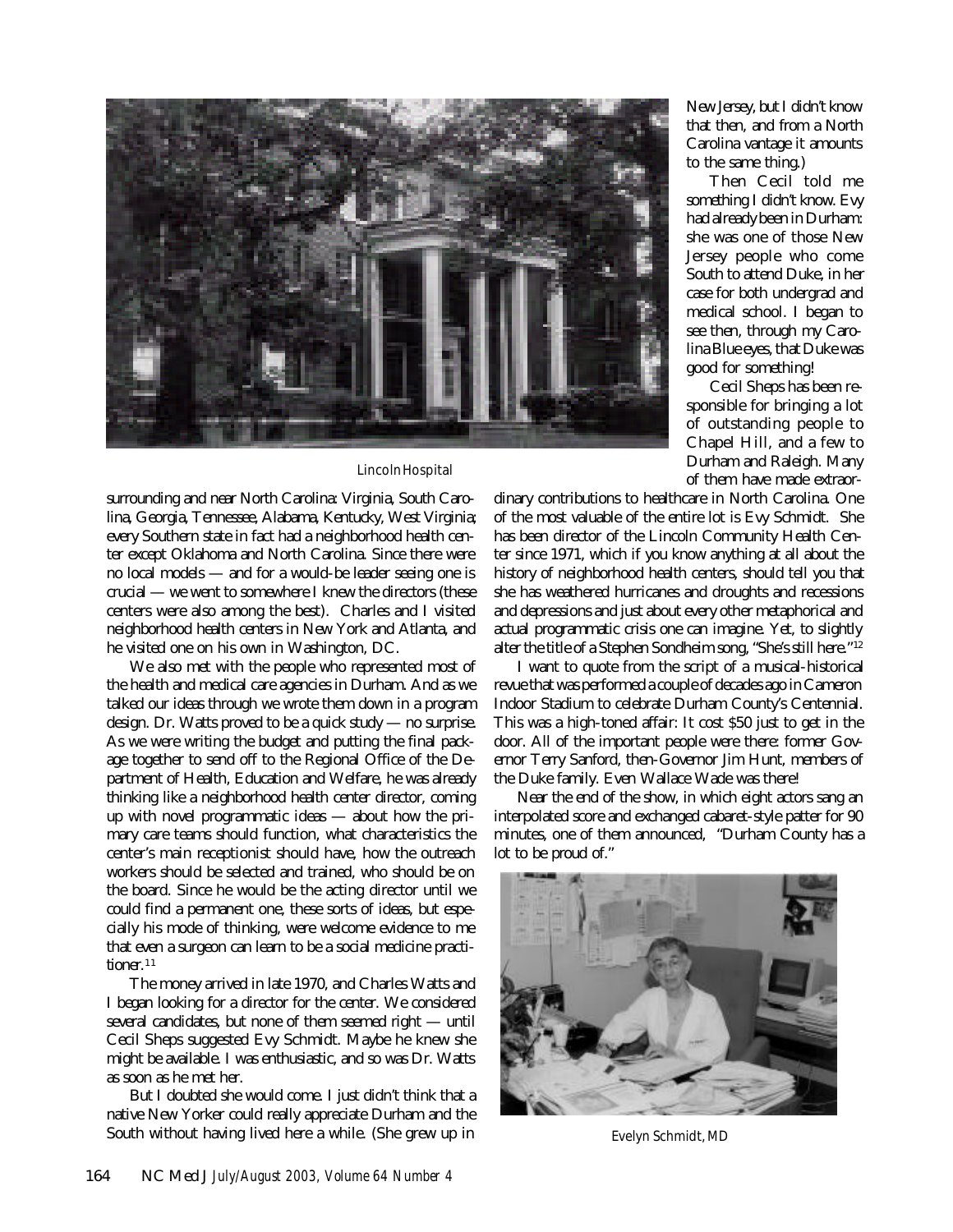

Durham's Lincoln Community Health Center

Another replied, "That's right. The American Dance Festival, the National Humanities Center…."

And a third chimed in, "The National Institute for Environmental Health and The National Center for Health Statistics."

A fourth actor finished the recital: "And don't forget… a top hospital and medical school at Duke —— And at Lincoln one of the outstanding community health centers in the nation."

Indeed, it deserves to be mentioned in that company.

I've often told those of my medical students who tell me they might be interested in a career in social medicine, that they must visit the Lincoln Community Health Center, and when they do they should try to get an appointment with Dr. Schmidt.

But, I warn them, "If you do get a chance to see her, don't expect to ask any questions."

In the course of her Ferrell Lecture Dr. Schmidt answered several questions — about the Lincoln Community Health Center and about the American healthcare system (her title in fact was a rhetorical question: "Is the Healthcare System Broken?" Her answer: Yes, it is badly broken, but maybe it can be fixed).

Lincoln Community Health Center may be a "model" among "safety net" healthcare institutions. But it also continues to exemplify the tradition of the early neighborhood health centers and the ideal of "community-oriented primary care."13 Few medical care institutions of any kind, operating under any auspice — private, academic or public can say what portion of their active patient populations are diabetic, what portion of their older patients did not receive influenza vaccine last fall, or even what portion of their expectant mothers began prenatal care after the first trimester. Lincoln knows the results of several such indicators of shortcoming and has in mind a corrective measure for each. The Center's staff is constantly reworking its strategies for attaining its targets in a series of indicators of "good" primary care.

Probably the most remarkable thing about the Lincoln program is the perseverance of its director, who has invested herself in the position for 32 years. In that time Dr. Schmidt has moved the Lincoln Community Health Center from good idea to vital institution — and a critically important institution for the Durham community. People in the know in Durham, and those who work in community-oriented primary care around North Carolina, realize how extraordinary the Lincoln Community Health Center is. For everyone else: Consider that having it in your town would be like having one of your local sports teams ranked in the top ten for three decades running — better even than Carolina Women's Soccer. Model "safety net institution" or universal model for primary care — pick either one — Lincoln deserves the accolade.

## NOTES

- 1 Ronald Reagan's speechwriters may be responsible for the metaphor, since its popularity followed the 1982 State of the Union Speech. Explaining his budget priorities, the President sought to assure the nation that the "truly needy" would have a "safety net."
- 2 See Marion Ein Lewin and Stuart Altman (editors), *America's Healthcare Safety Net: Intact but Endangered.* Institute of Medicine, Committee on the Changing Market, Managed Care, and the Future Viability of Safety Net Providers. Washington: National Academy Press, 2000. This report is the most comprehensive discussion of "safety net institutions," but there are many others: A quick Google search turned up 577 web pages on which that phrase appeared.
- 3 OEO's director was Sargent Shriver, also the founding director of the Peace Corps. From there the succession of poverty warriors at headquarters took a sharp right turn. When Richard Nixon became President in 1969 and was determined to end the "War on Poverty," he assigned the task to a forceful, young Illinois Congressman named Donald Rumsfeld. The new OEO director (and Assistant to the President) then recruited as his own personal assistant a young graduate student named Richard Cheney.